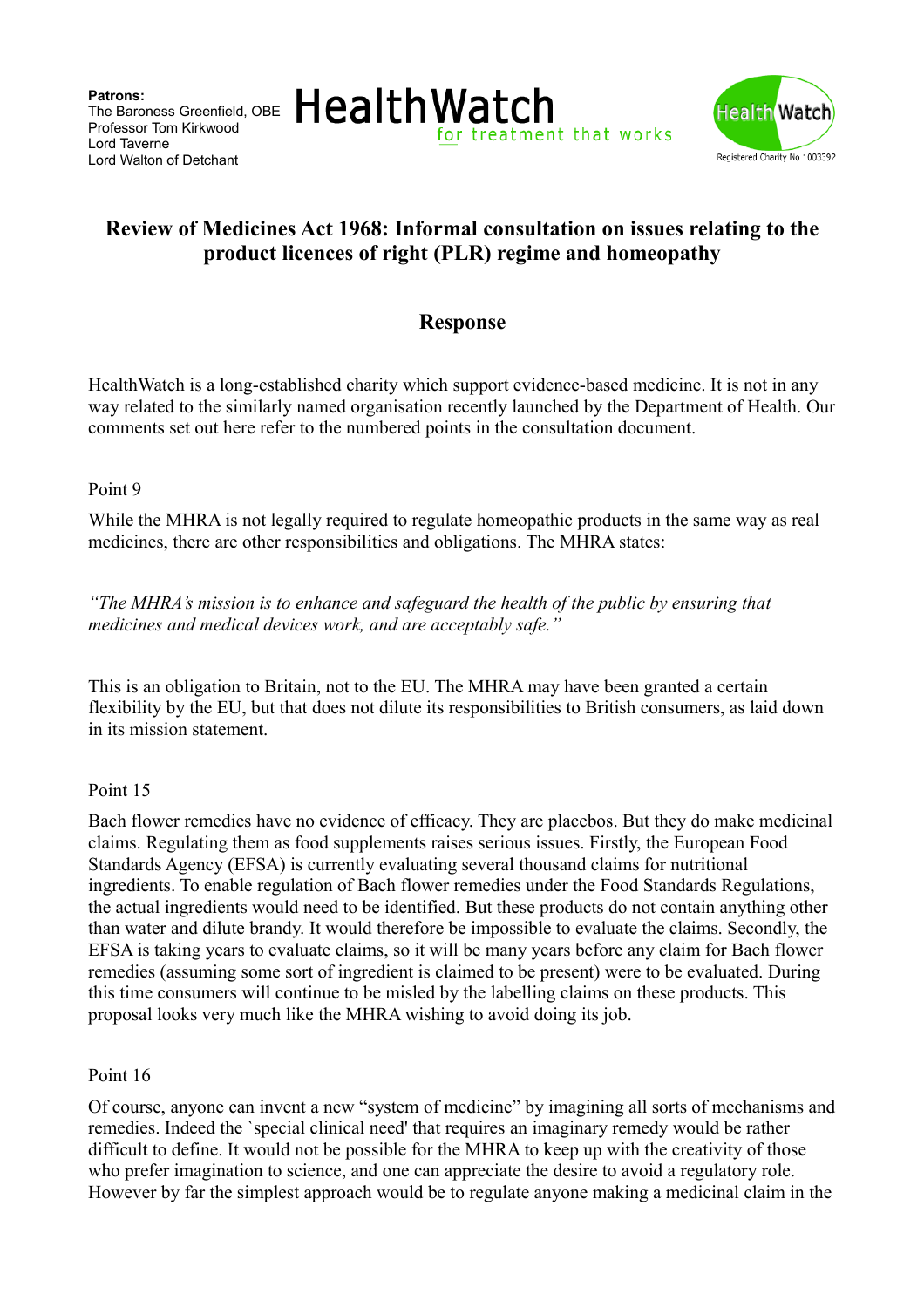same way, ie to provide evidence of efficacy, safety and quality.

## Point 17

This does not really provide a proposal. Again the simplest approach is to require evidence of efficacy.

## Point 18

What the MHRA asserts is "given" is not given at all. The MHRA is required by its mission statement to demand evidence of efficacy whatever the nature of the product making a medicinal claim. The NRS should therefore be abolished.

## Point 19

It is quite bizarre to see the MHRA discussing anthroposophical medicine as if it were a valid profession. Yet again, the import of this section is that the MHRA does not wish to regulate those whose practices are not evidence-based.

## Point 20

This is redundant. The MHRA does not need to create any more schemes, it just needs to regulate all medicinal claims in exactly the same way.

#### Point 21

There is no dialogue to have with homeopathy companies, other than that they should provide the same evidence as anyone else who makes a medicinal claim.

#### Point 23

It was disingenuous of the government to suggest that the public will not expect regulatory endorsement of a labelling claim. Consumers know what the MHRA regulates, and that it ensures "that medicines work". The public will assume that a licence issued by the MHRA is an endorsement of efficacy.

#### Points 25 and 26

The "nature of homeopathy" is that it is a placebo. The government agrees with that, the MHRA agrees, and all qualified experts in therapeutics agree. Why is it so difficult to tell consumers this? A more honest label would say:

"*Warning: There is no evidence that this product has any beneficial effects"*

For dilutions in excess of  $10^{23}$ , the label should state:

*"This product does not contain any active ingredients".*